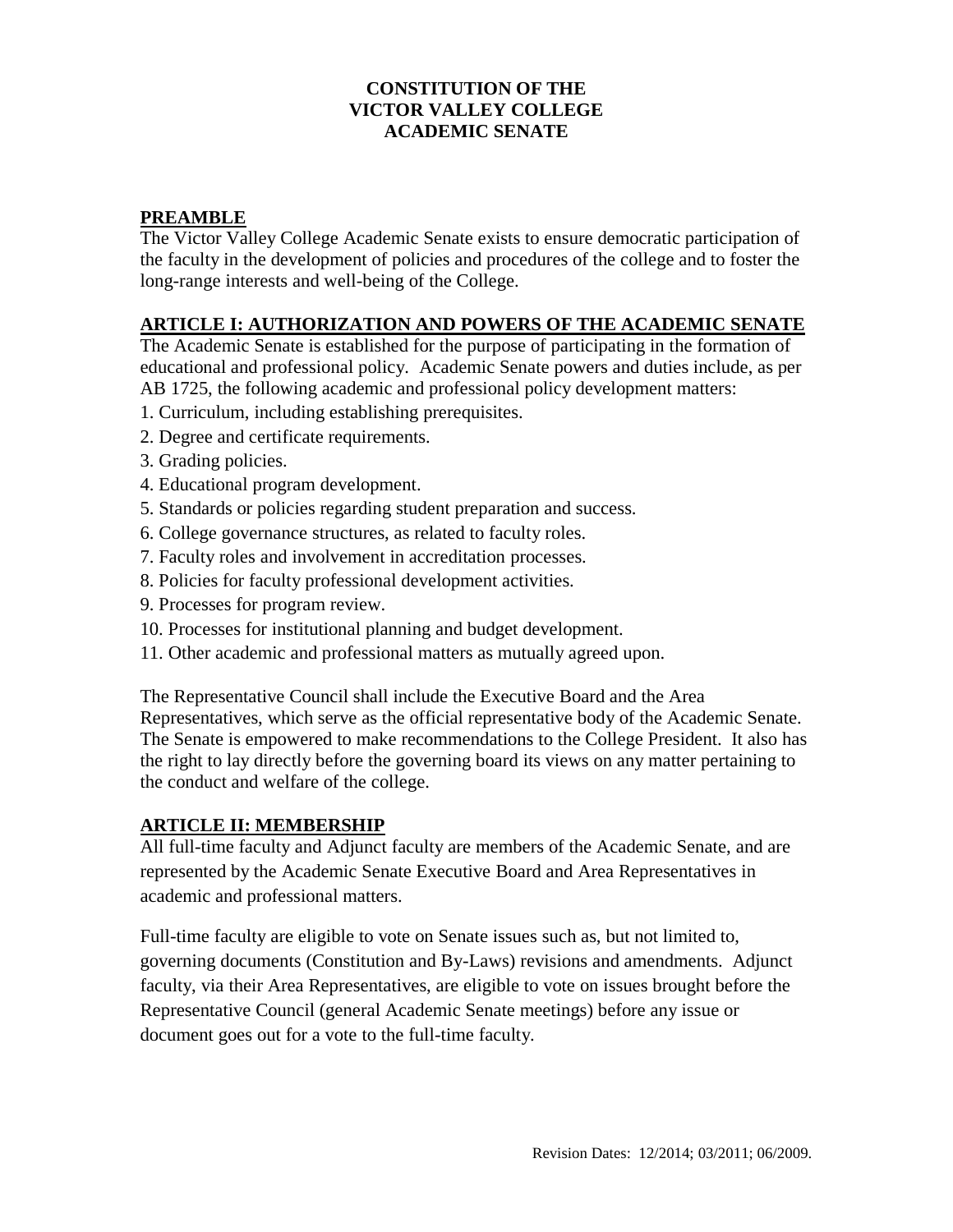# **ARTICLE III: OFFICERS AND EXECUTIVE BOARD**

 The officers of the VVC Senate shall be a President, a Vice President, a Secretary, a Treasurer, and a Past President.

### **ARTICLE IV: NOMINATIONS AND ELECTIONS**

#### **Section 1: Process and Timelines**

Academic Senate elections shall be conducted by the Elections Committee. The Executive Board Vice-President serves as the chair of the Elections Committee. The Elections Committee shall consist of a total of 3 members. Two members of the Executive Board, or two designees nominated by the current Vice-President and approved by the Executive Board.

Full-time faculty are eligible to vote for Senate Area and At-Large Representatives and Executive Officers. Adjunct Faculty Representatives (3) will be elected by Adjunct faculty only. If no full-time faculty are available for Area Representative positions, after the election is concluded, the Academic Senate President, with the advice and consent of the Academic Senate Executive Board, can appoint an Adjunct faculty member whose teaching assignment is primarily in an Area (for example, Science building). Should no faculty (full-time or Adjunct) be available for an Area, it is the responsibility of the At-Large Representatives to inform that Area of Academic Senate business.

**March - April:** Solicit nominations from faculty on the offices of Vice-President, Secretary, Treasurer and Senate representatives.

**April - May:** Open nominations and a last call are to be taken from the floor at the Senate meeting.

**Late April-Early May:** Election takes place (secret ballot) and the results are to be presented to the membership within five (5) business days of the election concluding, so those elected can adjust their Fall academic schedules to accommodate duties associated with elected office.

#### Secret Ballot Process:

- 1. Ballots will be prepared under the direction of the Academic Senate Vice-President. The placement of names may be determined by using the state random alphabet for the current year, or by having names chosen by an agreed upon random drawing.
- 2. Election may take place through secure electronic voting or through a paper ballot process (described below.)
- 3. The Election Committee Chair shall submit the final report to the President or designee who shall inform all candidates of the results. The President shall announce the results as prescribed by the timelines.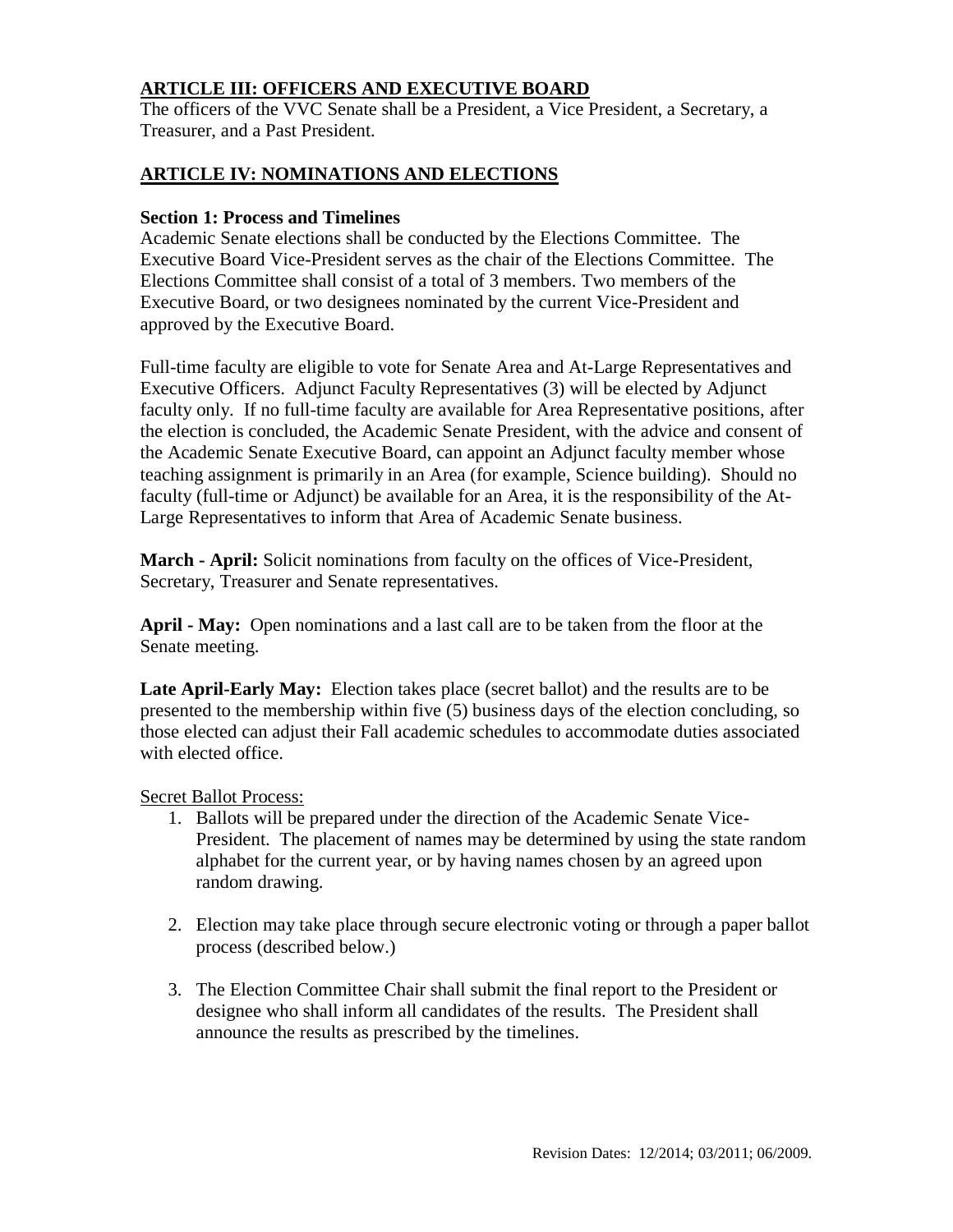### Process for Electronic Ballots

1. The electronic voting process will be managed through a secure and confidential online program to ensure one vote per person. At this time, only voting for Adjunct Area Representatives is completed via electronic voting, due to the large percentage of Adjunct faculty and their varied schedules, which may prohibit onsite voting. The period for any group to vote electronically is concurrent with onsite voting.

# Process for Paper Ballots

- 1. Ballot boxes will be placed in centrally located and accessible areas, and the key will be retained by the Executive Board President. A second key is to be held in the Academic Senate office in case of absence of the President. All ballots are to remain in the box until the end of the election. Faculty will be given at least one week for voting.
- 2. All ballots are to be signed on the outside of the large envelope by the voting member. Without a signature, the vote is ineligible to be counted (NO EXCEPTIONS TO THIS REQUIREMENT). Instructions will be typed on the ballot.
- 3. The Election Committee will count the votes. If a member of the Elections Committee is on the ballot, the Election Committee Chair will appoint a replacement for the purpose of counting ballots. Ballots and results will be held in the Academic Senate office for a minimum of six months (for review by any faculty member, if requested).

# **Section 2: Campaigning/Endorsements**

The Executive Board is prohibited from endorsing and/or campaigning for or against any nominee or group of nominees on the ballot. The Executive Board (as a group) is to remain impartial. However, as individual faculty members, Executive Officers may campaign for or endorse nominees, with the provision that any campaign or endorsement be clearly stated as coming from an individual faculty member.

# **ARTICLE V: RECALL ELECTIONS**

- **Section 1**: The recall of any person in an Academic Senate elected position may be initiated by a petition signed by one-third (1/3) of the active Senate membership. A statement of the reasons for the proposed recall petition shall be part of the recall petition.
- **Section 2**: Each person named in the recall petition shall have the right to make a rebuttal statement, which shall be distributed to his/her constituency at least 7 days before the recall election.
- **Section 3**: Recall elections shall be by secret ballot, and regular election procedures (e.g., election of officers) shall be followed including voting times.
- **Section 4**: A two-thirds (2/3) majority vote of the Senate membership shall be necessary to affect the recall.
- **Section 5**: Any vacancy, in any office, created by recall shall be filled according to the procedures provided in Article IV for election of officers.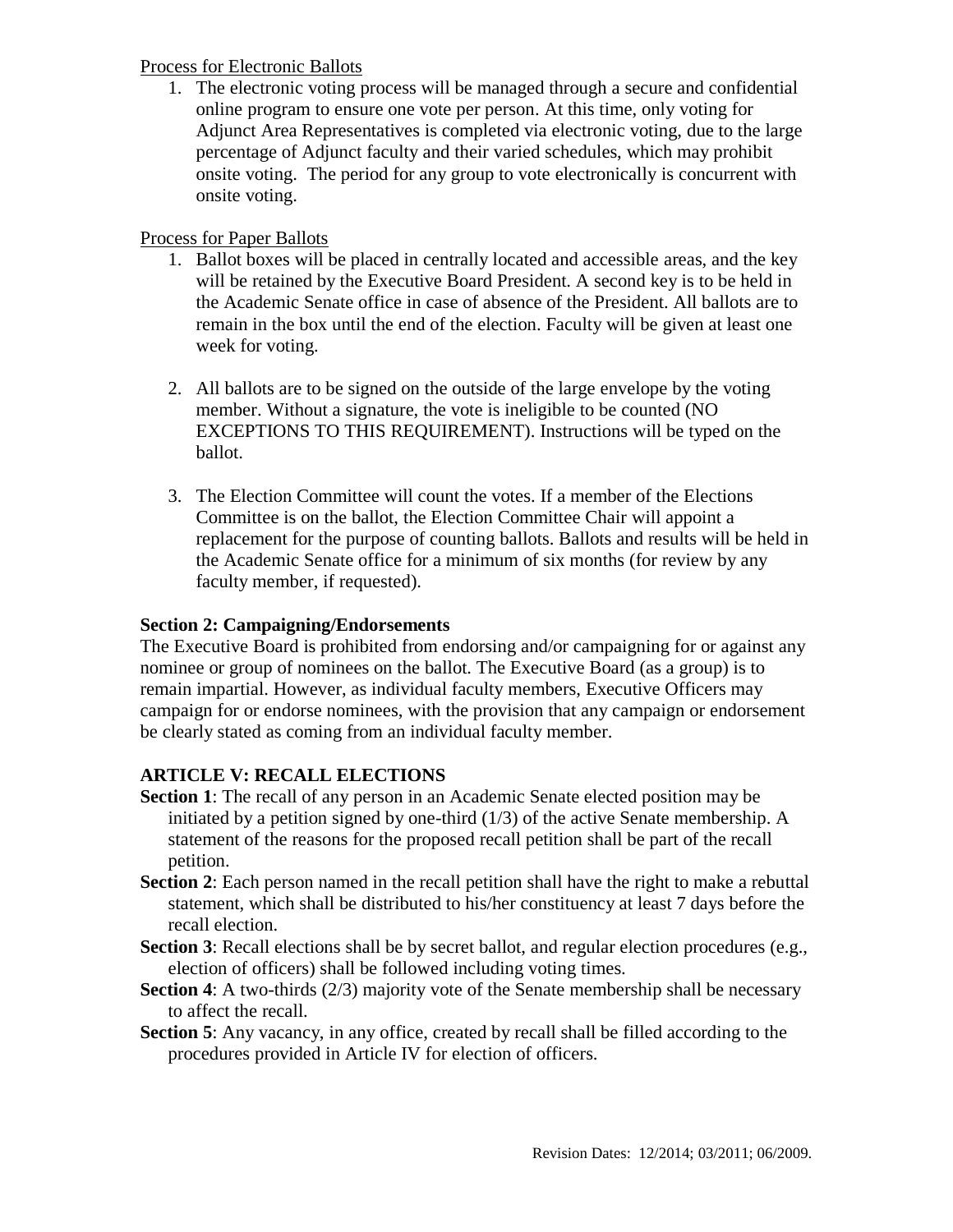# **ARTICLE VI: TERMS AND VACANCIES**

- **Section 1**: Officers and representatives shall be elected for a period of two years, commencing on August 1 and ending on July 31 two years later with the exception of the Vice-President, who will automatically ascend to the Presidency and then to the position of Past-President. Members should be reminded to take this into account when voting for the office of Vice-President.
- **Section 2**: A vacancy shall be deemed to exist in the case of death, resignation, or inability to serve in any of the offices of the Senate. Any vacancy in the office of Secretary, Treasurer or Vice-President, shall be fi1led by holding a special election.
- **Section 3**: In the event of a vacancy occurring in the office of the President, the Vice-President shall assume the office.
- **Section 4**: If the Vice-President leaves office with one year or less remaining on his or her two-year term, the newly elected Vice-President will fulfill the remainder of the aforementioned officer's term plus one year before ascending to the presidency. If and when this should occur, the incumbent President's term will be extended to correspond with the Vice-President's term.
- **Section 5**: The replacement for the Past-President must be drawn from the ranks of Past-Presidents and filled by special election. In the event that there are no Past-Presidents available, the position may be filled from the ranks of past Executive Officers by special election.
- **Section 6**: All replacement elections shall be held according to the procedures provided in Article IV, sections 1 and 2. A meeting to solicit nominations shall be held within two weeks but not sooner than five school days following the notification of the vacancy.
- **Section 7:** In the event that an executive board office is vacant as a result of no one running for that position, the Senate President shall assume the duties and/or assign the duties to a designee or conduct a special election.
- **Section 8:** A quorum of Senate Representatives is required for voting purposes. If a representative misses two consecutive meetings without cause, the President may hold a special election or appoint a replacement for the remainder of the term.

# **ARTICLE VII: EMPOWERMENT**

The Academic Senate shall make recommendations and have direct access to the College President and the Board of Trustees. It shall be further empowered to develop its own internal organization, to initiate studies, and to discuss problems and propose policies for administrative consideration.

# **ARTICLE VIII: MEETINGS**

Academic Senate shall meet as often as business requires but not less than once each semester. Robert's Rules of Order (RRO) will be the procedural model for Academic Senate meetings, except when public meeting requirements demand additional actions or information not contained in RRO.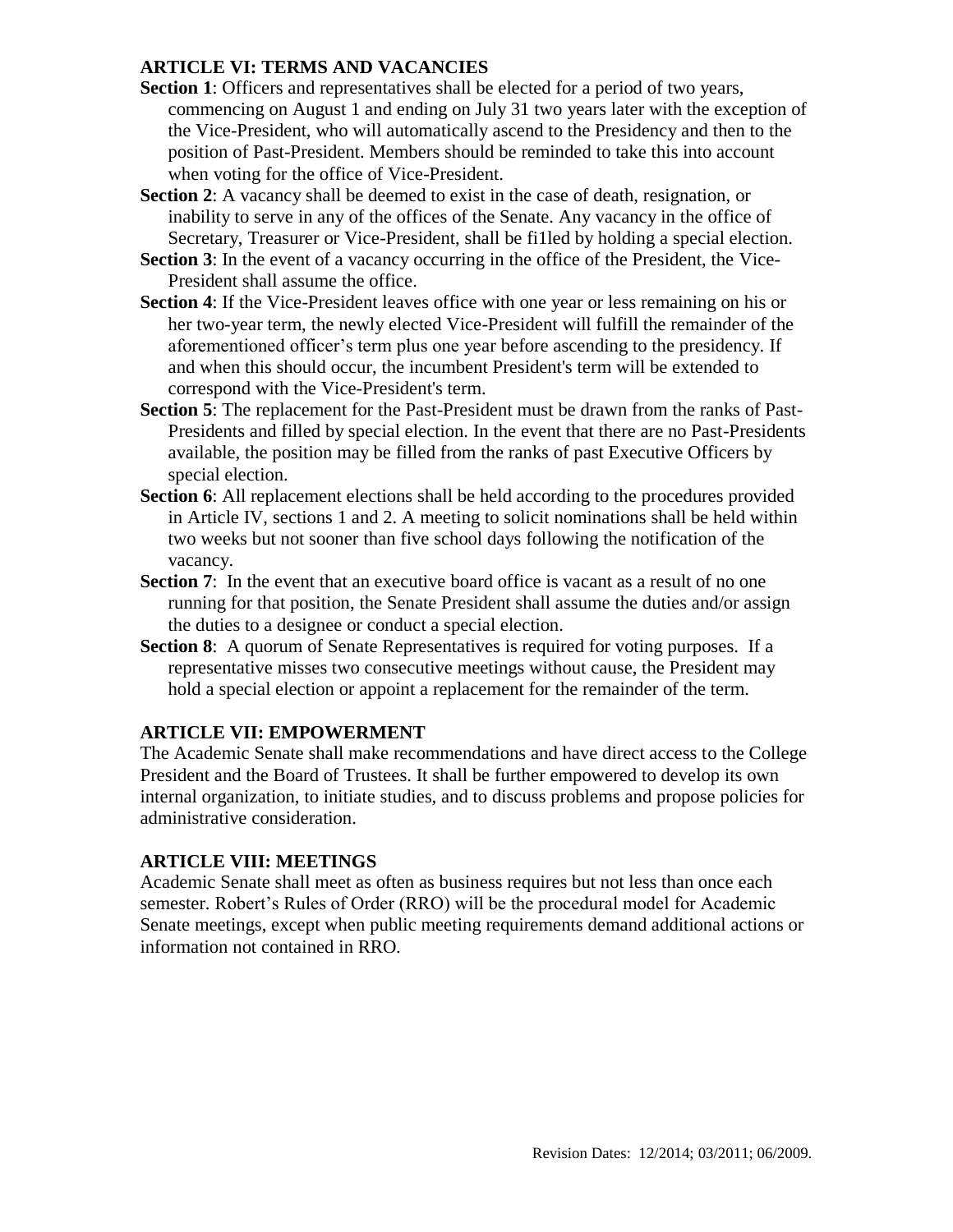# **ARTICLE IX: ORGANIZATION OF THE REPRESENTATIVE COUNCIL**

- **Section 1: Purpose.** It shall be the purpose of the Senate Council to serve as the official voice of the Academic Senate.
- **Section 2: Membership.** The Senate Council shall be composed of the President, Immediate Past-President, Vice- President, Secretary and Treasurer of the Academic Senate, and representatives from each area. The officers of the Academic Senate shall serve as the officers of the Representative Council. The Faculty Areas shall be established by the Executive Board dependent upon the number of faculty in each area, including at-large representatives.
- **Section 3: Meetings.** The Academic Senate Representative Council shall meet as often as business requires, but not less than once each month. Area Representatives missing more than two Academic Senate meetings without designating a proxy, or four meetings during an academic year (August through June) can be replaced by special election or appointment, as determined by the Academic Senate President, with the advice and consent of the Academic Senate Executive Board.
- **Section 4: Empowerment.** The Representative Council is the executive body representing Academic Senate. The Senate Representative Council shall be empowered to conduct investigations and such business as shall be referred to the Representative Council or initiated by council members. In the conduct of official business a quorum shall consist of one more than half of the area representatives. Recommendations to the President of the College or the Board of Trustees must be authorized by a majority vote of the Representative Council.
- **Section 7: Committees.** The Representative Council shall be empowered to establish such committees as are needed to conduct investigations and to conduct such business as shall be referred to the Representative Council or initiated by Senate Representative Council members. The Representative Council defines the power and duties of committees.
- **Section 8: Proxy voting.** Area representatives can use a proxy vote for Academic Senate monthly meetings where they cannot be present to vote. Any full-time or Adjunct faculty member can serve as a proxy for an Area Representative; Area Representatives should make every effort to designate as a proxy a faculty member from their area. An Area Representative is entitled to two proxy votes per academic year without being counted as absent; if an Area Representative misses more than four Academic Senate monthly meetings per academic year, the provision for replacement of that Area Representative will be conducted according to Section 3 above.

# **ARTICLE X: DEPARTMENT CHAIR REPRESENTATIVE TO COLLEGE COUNCIL.**

- **Section 1:** A full-time faculty member, representing the voice of department chairs, sits on the College Council for a two-year period. The College Council meets twice monthly. The Department Chair Representative will provide regular reports to College Department Chairs on College Council business affecting Chairs, and should report at the Academic Senate meetings as needed.
- **Section 2:** The Academic Senate Executive Officers shall facilitate the election of the Department Chair Representative to College Council in the Fall Semester, no later than September 30. Service on College Council shall be from October 1 to September 30 for two academic years.
- **Section 3:** Department chairs shall be contacted by the Academic Senate Vice